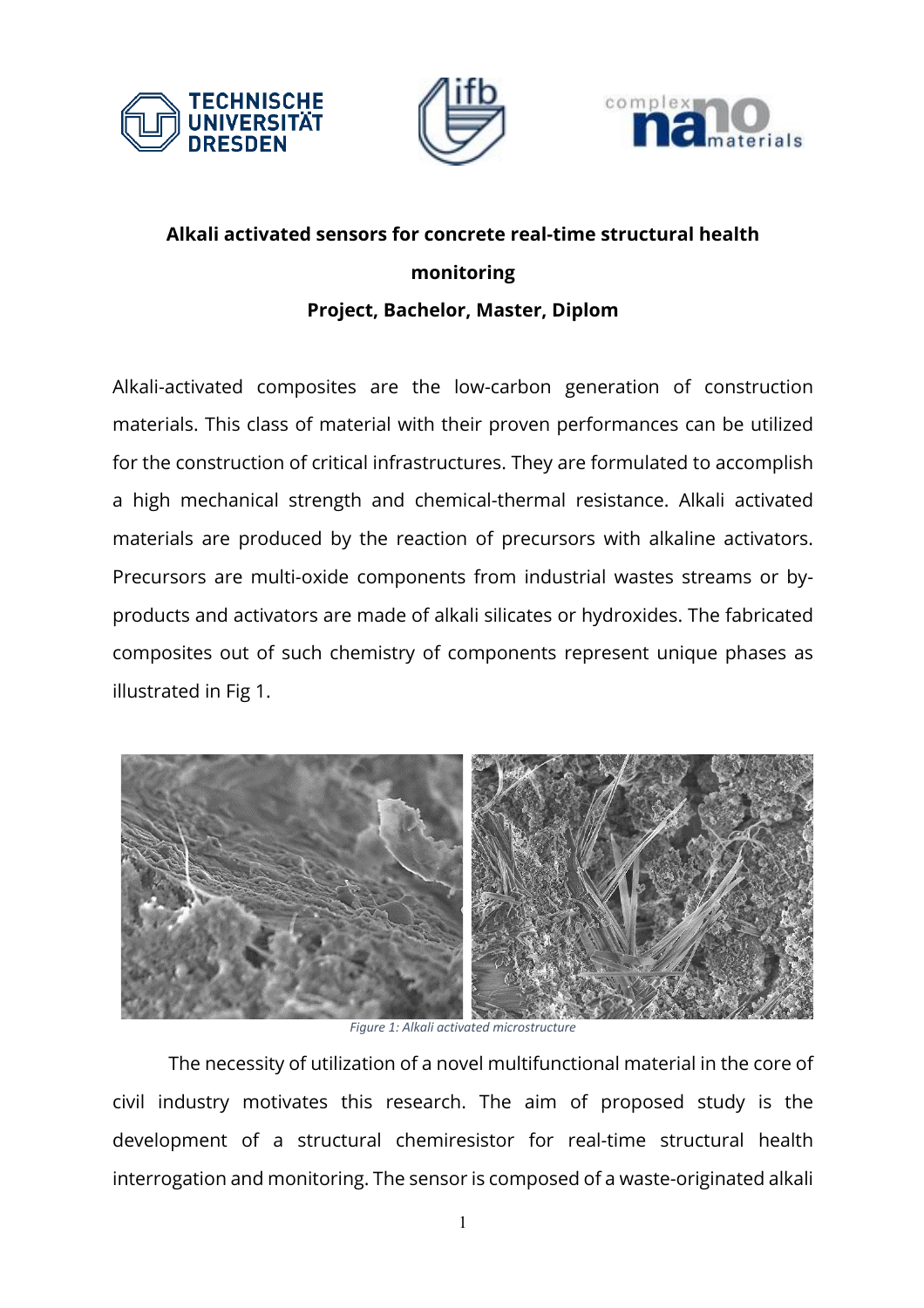





activated material as matrix and carbon nanotubes (CNT) as conductive additive. The first phase of the research was already done in Dresden Center for Nanoanalysis (DCN). A prototype nanocomposite was developed with an engineered methodology for more effective incorporation of CNTs within the microstructure of material. The CNT forest in Fig 2 is one of the spectacular phenomenon that was observed within the interior structure of the alkali activated nanocomposite. To put one step forward, the nanocomposite should represent smart characteristics and sense the analytes available in real conditions, e.g., around foundations, underground or marine infrastructures. Since the presence of water around the concrete structures is one of the main reasons of corrosion and deterioration of the structure, developed sensor should be able to sense the presence of moisture and discriminate between ioncontaining liquids. Mentioned goal can be achieved by the manipulation of the micro- and nano-structures of nanocomposites.



*Figure 2: A CNT forest in the alkali activated nanocomposite*